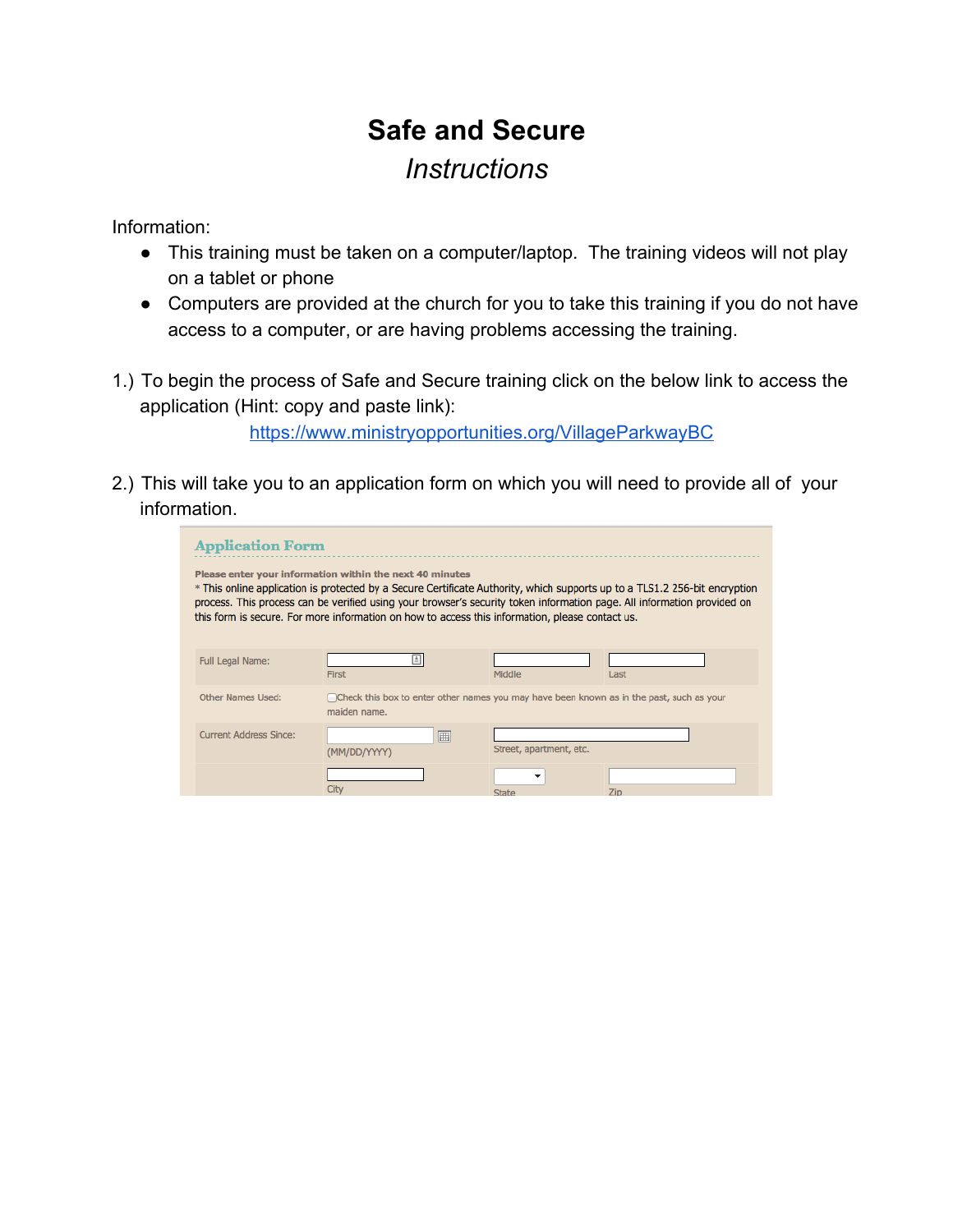3.) You are asked to provide your current and previous addresses. You will only need to provide your current address and previous two addresses.

| <b>Current Address Since:</b> | 画<br>(MM/DD/YYYY) | Street, apartment, etc. |     |
|-------------------------------|-------------------|-------------------------|-----|
|                               | City              | ▼<br><b>State</b>       | Zip |
| <b>Previous Address From:</b> | 画<br>(MM/DD/YYYY) | Street, apartment, etc. |     |
|                               | City              | ▼<br><b>State</b>       | Zip |
| <b>Previous Address From:</b> | 圃<br>(MM/DD/YYYY) | Street, apartment, etc. |     |
|                               | City              | ▼<br><b>State</b>       | Zip |

If you can not remember your previous address, then just include the address of which you do have the information.

4.) When completed filling out all the information then click the NEXT button



 $Next >$ 

5.) The next section will begin to display various questions for you to answer. These questions walk you through our Safe and Secure policy for Village Parkway. You will need to reach each one and then select the appropriate answer.



All volunteers must read, understand, and agree to uphold Village Parkway's Child Protection policy.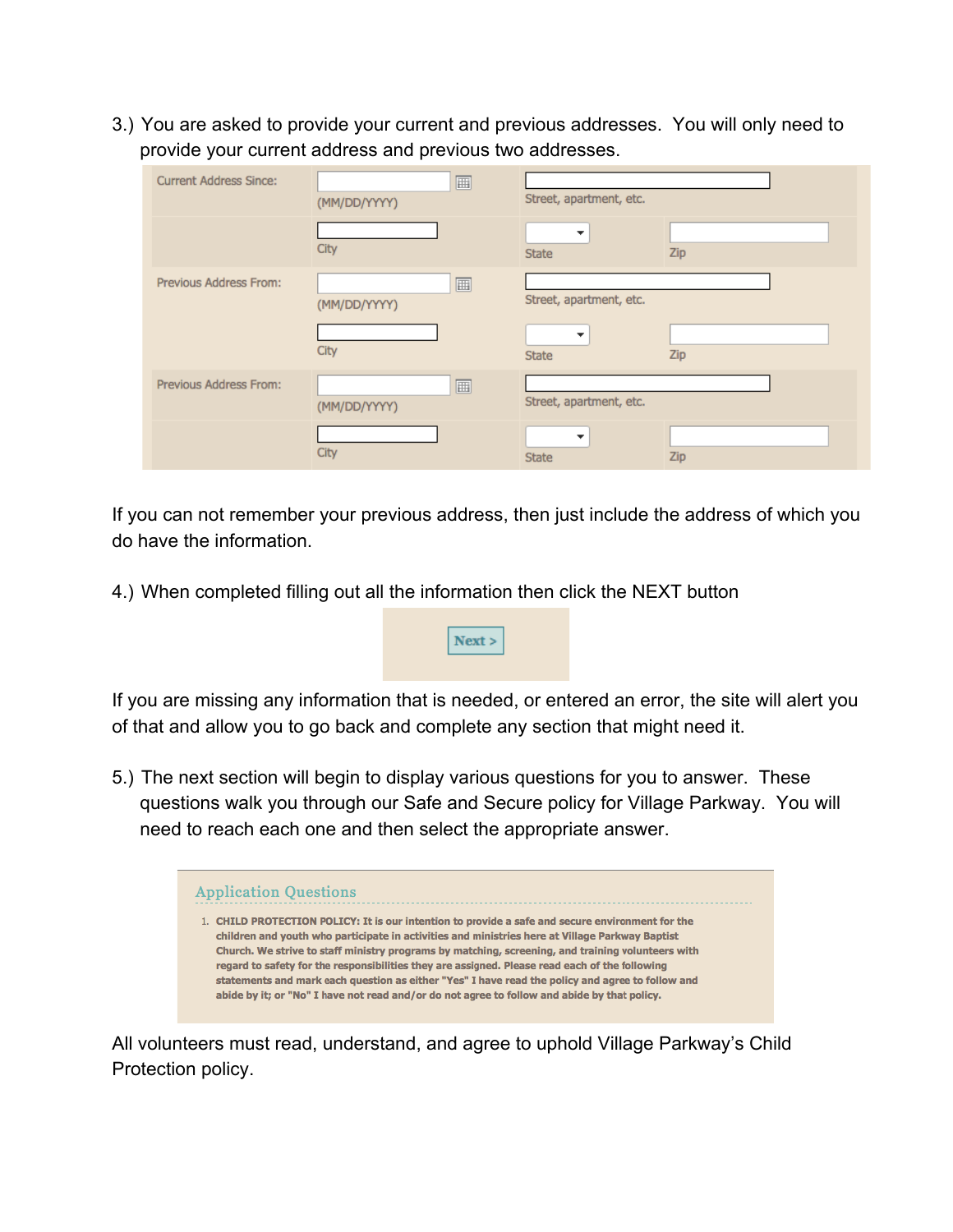6.) You will be asked to provide 3 references. For each reference you will need to supply their Name, Phone Number, Address, Years Know, and Relationship to reference.

| 6. REFERENCE 1: Please provide the Name, Phone Number, Address, Years Know, and Relationship to<br>one person to serve as a reference for you. |  |  |
|------------------------------------------------------------------------------------------------------------------------------------------------|--|--|
|                                                                                                                                                |  |  |
| 7. REFERENCE 2: Please provide the Name, Phone Number, Address, Years Know, and Relationship to<br>one person to serve as a reference for you. |  |  |
|                                                                                                                                                |  |  |
| 8. REFERENCE 3: Please provide the Name, Phone Number, Address, Years Know, and Relationship to<br>one person to serve as a reference for you. |  |  |
|                                                                                                                                                |  |  |

- 7.) On the following screen you will provide an electronic signature. This signature grants Village Parkway permission to run a background check, as well as serves as your agreement that all information on the application is correct.
	- To provide this signature you will need to click "I Agree" or "I Disagree" and type in your full name along with the date

I hereby release Village Parkway Baptist Church, the Social Security Administration, and its agents, officials, representative, or assigned agencies, including officers, employees, or related personnel both individually and collectively, from any and all liability for damages of whatever kind, which may, at any time, result to me, my heirs, family, or associates because of compliance with this authorization and request to release.

|                   | Print J agree J I disagree |
|-------------------|----------------------------|
| <b>Full name:</b> | Date:<br>10/01/2014        |

8.) Once that is completed then please click "Submit" button

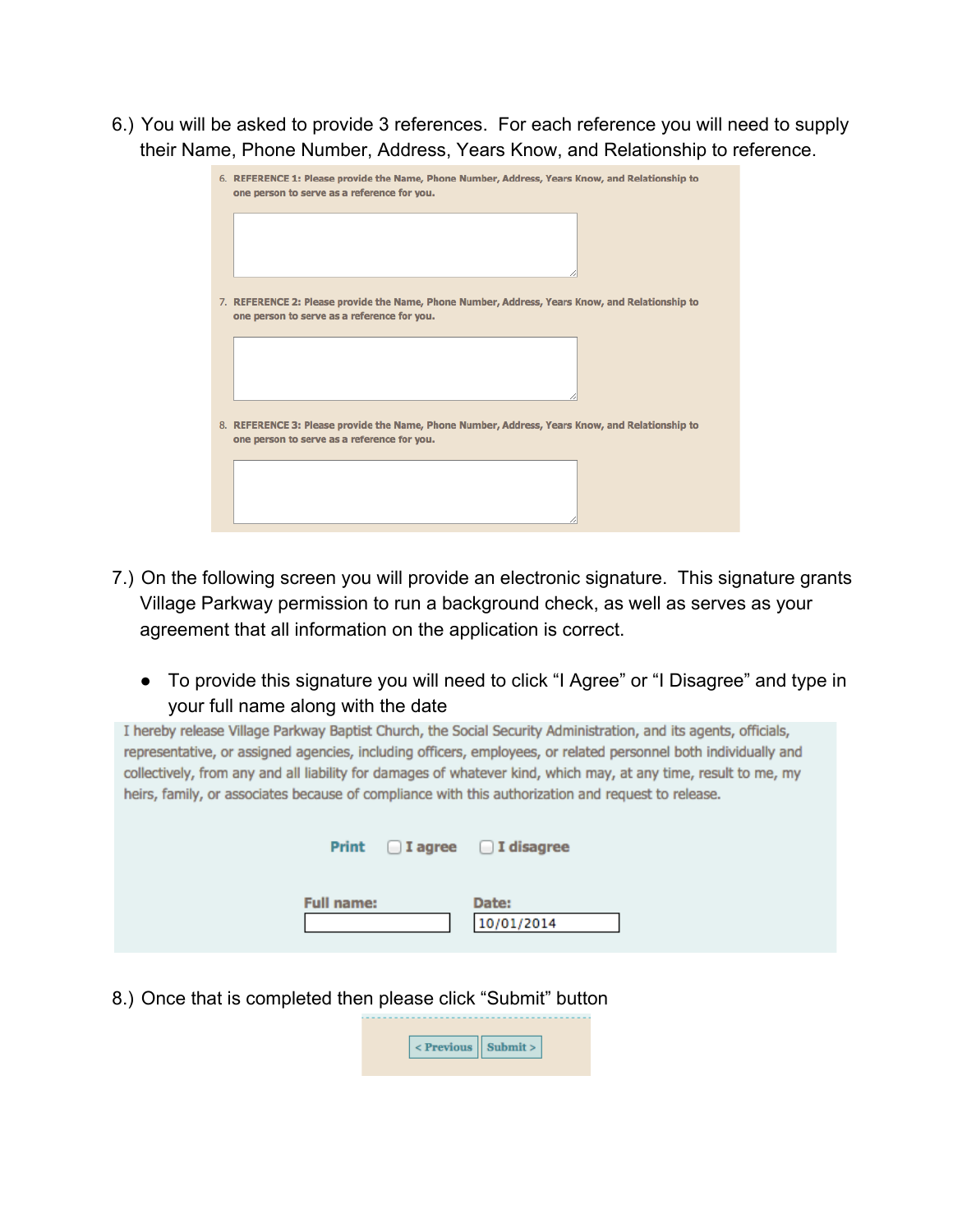- 9.) After you have submitted this information, the church office will be notified that a new application has been submitted. At that point we will initiate the training and background check.
	- Our aim to process each application as soon as possible, but please allow us some time to get to each and every person.
- 10.) Once we have receive your application we will have the system send you a link to our training videos.
	- You will receive an email with a link to access the training
	- The email will be from [message@mobilizemyministry.com](mailto:message@mobilizemyministry.com)
		- Be sure to check your spam/junk folder to make sure email did not go there
- 11.) Training link in your email will take you to training videos



Notes about training videos:

- Entire video series is 81 mins long
- Training consist of 8 separate lessons
	- At the end of each lesson there are a few review questions
- You will need to click "Play" on each lesson
- After each video has played you will need to click "Next >" to move on to the next video
- At the completion of the training there will be a 25 question review

\*\*\*\*Remember that the videos DO NOT have to completed all in one sitting. You can start and stop at any time!\*\*\*\*

• To stop training just simple close out the browser (window) in which you are watching the training.